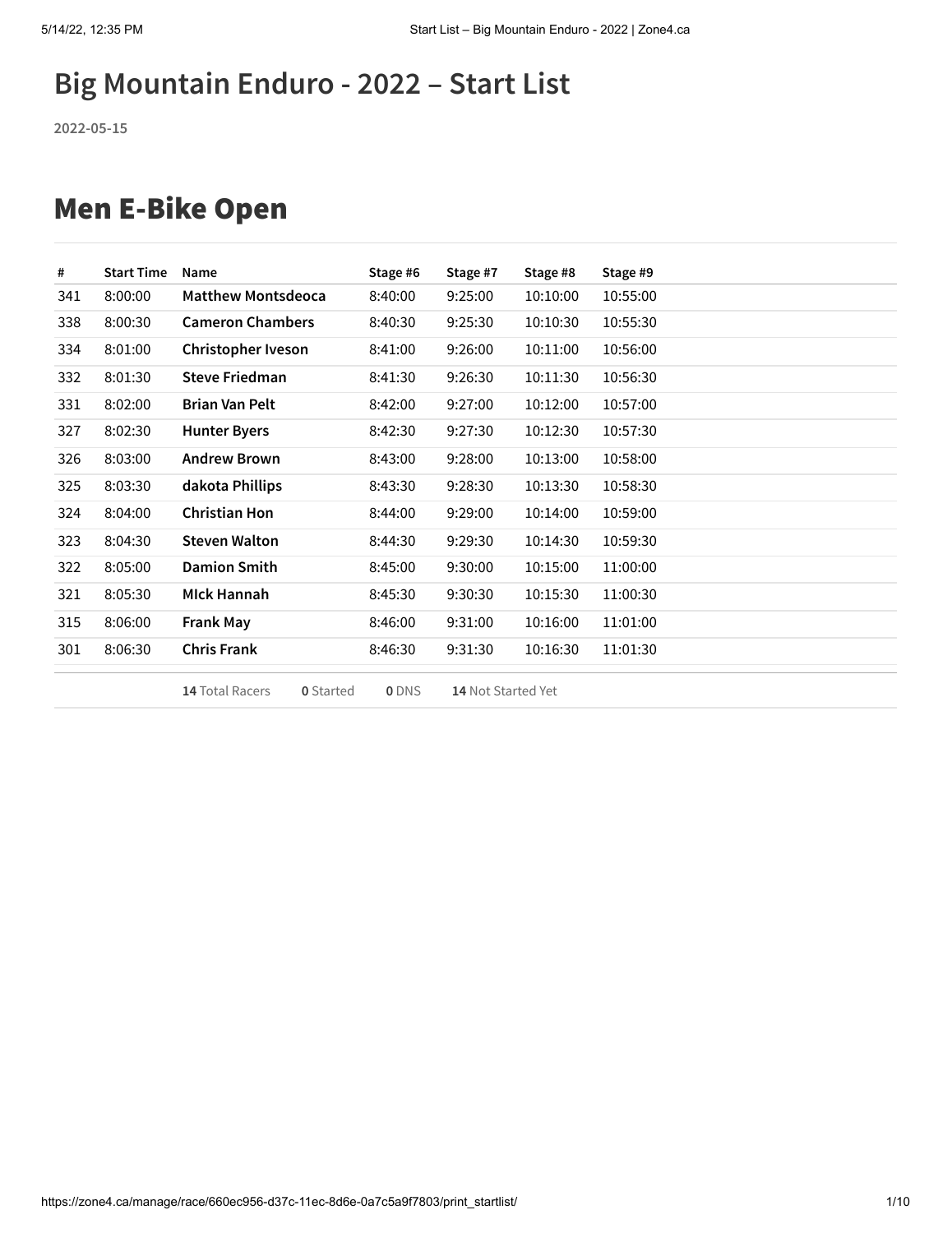# Youth Groms (10-16)

| $\#$ | <b>Start Time</b> | Name                                | Stage #6 | Stage #7           | Stage #8 | Stage #9 |
|------|-------------------|-------------------------------------|----------|--------------------|----------|----------|
| 157  | 8:11:30           | <b>Carter Kirkpatrick</b>           | 8:51:30  | 9:36:30            | 10:21:30 | 11:06:30 |
| 155  | 8:12:00           | <b>Bodee McFadden</b>               | 8:52:00  | 9:37:00            | 10:22:00 | 11:07:00 |
| 154  | 8:12:30           | <b>Justin Rausch</b>                | 8:52:30  | 9:37:30            | 10:22:30 | 11:07:30 |
| 153  | 8:13:00           | <b>Henry Rapinz</b>                 | 8:53:00  | 9:38:00            | 10:23:00 | 11:08:00 |
| 152  | 8:13:30           | <b>Declan Hammerstone</b>           | 8:53:30  | 9:38:30            | 10:23:30 | 11:08:30 |
| 150  | 8:14:00           | <b>Ty Haugh</b>                     | 8:54:00  | 9:39:00            | 10:24:00 | 11:09:00 |
| 148  | 8:14:30           | <b>Richard Christensen</b>          | 8:54:30  | 9:39:30            | 10:24:30 | 11:09:30 |
| 147  | 8:15:00           | <b>Ben Finch</b>                    | 8:55:00  | 9:40:00            | 10:25:00 | 11:10:00 |
| 146  | 8:15:30           | Logan Broadhead                     | 8:55:30  | 9:40:30            | 10:25:30 | 11:10:30 |
| 145  | 8:16:00           | <b>Marshall Davis</b>               | 8:56:00  | 9:41:00            | 10:26:00 | 11:11:00 |
| 144  | 8:16:30           | Hayden Cavanah                      | 8:56:30  | 9:41:30            | 10:26:30 | 11:11:30 |
| 142  | 8:17:00           | Sam Jory                            | 8:57:00  | 9:42:00            | 10:27:00 | 11:12:00 |
| 141  | 8:17:30           | <b>Anderson Holt</b>                | 8:57:30  | 9:42:30            | 10:27:30 | 11:12:30 |
| 140  | 8:18:00           | <b>Bowie Edwards</b>                | 8:58:00  | 9:43:00            | 10:28:00 | 11:13:00 |
| 139  | 8:18:30           | <b>Hutch Jehle</b>                  | 8:58:30  | 9:43:30            | 10:28:30 | 11:13:30 |
| 138  | 8:19:00           | <b>Henry Lee</b>                    | 8:59:00  | 9:44:00            | 10:29:00 | 11:14:00 |
| 137  | 8:19:30           | riggs Frentheway                    | 8:59:30  | 9:44:30            | 10:29:30 | 11:14:30 |
| 136  | 8:20:00           | <b>Kelton Purifoy</b>               | 9:00:00  | 9:45:00            | 10:30:00 | 11:15:00 |
| 135  | 8:20:30           | <b>Brody Betz</b>                   | 9:00:30  | 9:45:30            | 10:30:30 | 11:15:30 |
| 134  | 8:21:00           | Liam McMillen                       | 9:01:00  | 9:46:00            | 10:31:00 | 11:16:00 |
| 132  | 8:21:30           | <b>Finn Logan</b>                   | 9:01:30  | 9:46:30            | 10:31:30 | 11:16:30 |
| 130  | 8:22:00           | <b>Brody Burlingame</b>             | 9:02:00  | 9:47:00            | 10:32:00 | 11:17:00 |
| 129  | 8:22:30           | Tj Hyser                            | 9:02:30  | 9:47:30            | 10:32:30 | 11:17:30 |
| 128  | 8:23:00           | <b>Ben Walker</b>                   | 9:03:00  | 9:48:00            | 10:33:00 | 11:18:00 |
| 127  | 8:23:30           | <b>Harlan Pancost</b>               | 9:03:30  | 9:48:30            | 10:33:30 | 11:18:30 |
| 126  | 8:24:00           | Jesse Green                         | 9:04:00  | 9:49:00            | 10:34:00 | 11:19:00 |
| 125  | 8:24:30           | Caleb Freyenhagen                   | 9:04:30  | 9:49:30            | 10:34:30 | 11:19:30 |
| 124  | 8:25:00           | <b>Conrad Curl</b>                  | 9:05:00  | 9:50:00            | 10:35:00 | 11:20:00 |
| 123  | 8:25:30           | <b>Dillon Daskevich</b>             | 9:05:30  | 9:50:30            | 10:35:30 | 11:20:30 |
| 122  | 8:26:00           | <b>Tobey Misciskia</b>              | 9:06:00  | 9:51:00            | 10:36:00 | 11:21:00 |
|      |                   | 30 Total Racers<br><b>0</b> Started | 0 DNS    | 30 Not Started Yet |          |          |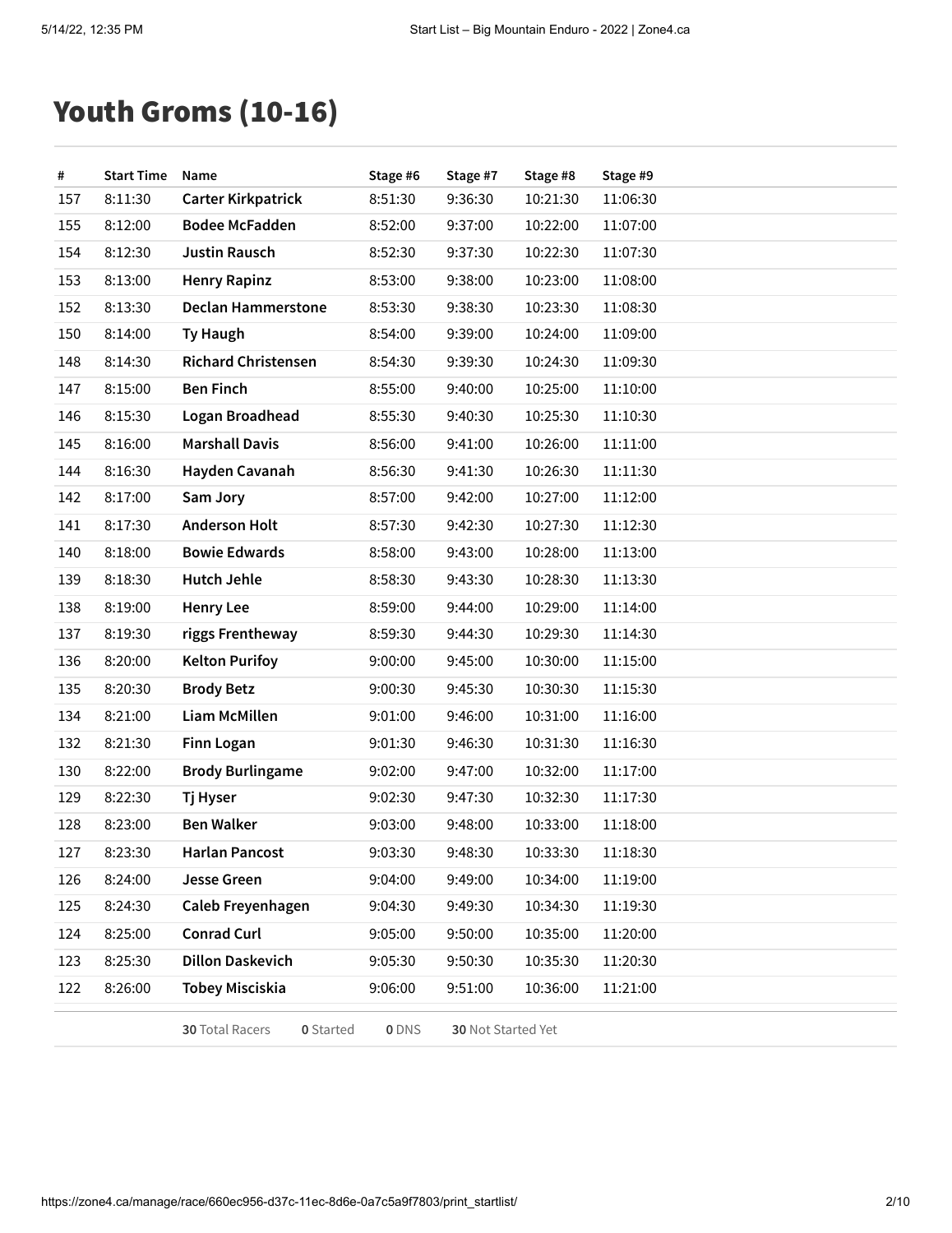### Amateur Men Open

| #   | <b>Start Time</b> | Name                       | Stage #6 | Stage #7 | Stage #8 | Stage #9 |
|-----|-------------------|----------------------------|----------|----------|----------|----------|
| 282 | 8:31:00           | <b>Elliot Stark</b>        | 9:11:00  | 9:56:00  | 10:41:00 | 11:26:00 |
| 245 | 8:31:30           | <b>Cody Stiner</b>         | 9:11:30  | 9:56:30  | 10:41:30 | 11:26:30 |
| 218 | 8:32:00           | <b>Kris Penuel</b>         | 9:12:00  | 9:57:00  | 10:42:00 | 11:27:00 |
| 216 | 8:32:30           | <b>Robert Zobrist</b>      | 9:12:30  | 9:57:30  | 10:42:30 | 11:27:30 |
| 215 | 8:33:00           | <b>Arthur Pospeshil</b>    | 9:13:00  | 9:58:00  | 10:43:00 | 11:28:00 |
| 214 | 8:33:30           | <b>Nick Albus</b>          | 9:13:30  | 9:58:30  | 10:43:30 | 11:28:30 |
| 213 | 8:34:00           | <b>Nathan Savage</b>       | 9:14:00  | 9:59:00  | 10:44:00 | 11:29:00 |
| 212 | 8:34:30           | <b>Mike Harris</b>         | 9:14:30  | 9:59:30  | 10:44:30 | 11:29:30 |
| 211 | 8:35:00           | <b>Nathan Moore</b>        | 9:15:00  | 10:00:00 | 10:45:00 | 11:30:00 |
| 210 | 8:35:30           | <b>Dade Smith</b>          | 9:15:30  | 10:00:30 | 10:45:30 | 11:30:30 |
| 209 | 8:36:00           | <b>Andrew Sigala</b>       | 9:16:00  | 10:01:00 | 10:46:00 | 11:31:00 |
| 208 | 8:36:30           | <b>Chad Holmes</b>         | 9:16:30  | 10:01:30 | 10:46:30 | 11:31:30 |
| 207 | 8:37:00           | <b>Thomas Maerz</b>        | 9:17:00  | 10:02:00 | 10:47:00 | 11:32:00 |
| 206 | 8:37:30           | <b>Tommy Bush</b>          | 9:17:30  | 10:02:30 | 10:47:30 | 11:32:30 |
| 204 | 8:38:00           | <b>Ethan Luebbe</b>        | 9:18:00  | 10:03:00 | 10:48:00 | 11:33:00 |
| 203 | 8:38:30           | <b>Travis Smith</b>        | 9:18:30  | 10:03:30 | 10:48:30 | 11:33:30 |
| 200 | 8:39:00           | <b>Vladimir Adzhigirey</b> | 9:19:00  | 10:04:00 | 10:49:00 | 11:34:00 |
| 199 | 8:39:30           | <b>Gabriel Arnone</b>      | 9:19:30  | 10:04:30 | 10:49:30 | 11:34:30 |
| 197 | 8:40:00           | Zach Blair                 | 9:20:00  | 10:05:00 | 10:50:00 | 11:35:00 |
| 194 | 8:40:30           | <b>Zakary Matthews</b>     | 9:20:30  | 10:05:30 | 10:50:30 | 11:35:30 |
| 193 | 8:41:00           | Dan Ziegler                | 9:21:00  | 10:06:00 | 10:51:00 | 11:36:00 |
| 191 | 8:41:30           | doug sprinkle              | 9:21:30  | 10:06:30 | 10:51:30 | 11:36:30 |
| 190 | 8:42:00           | <b>Kevin Gardner</b>       | 9:22:00  | 10:07:00 | 10:52:00 | 11:37:00 |
| 189 | 8:42:30           | Nicolaas Wildeboer         | 9:22:30  | 10:07:30 | 10:52:30 | 11:37:30 |
| 187 | 8:43:00           | beau frentheway            | 9:23:00  | 10:08:00 | 10:53:00 | 11:38:00 |
| 186 | 8:43:30           | <b>Kreed Frentheway</b>    | 9:23:30  | 10:08:30 | 10:53:30 | 11:38:30 |
| 185 | 8:44:00           | SAMUEL KALSCHEUR           | 9:24:00  | 10:09:00 | 10:54:00 | 11:39:00 |
| 181 | 8:44:30           | <b>Baxter Scarberry</b>    | 9:24:30  | 10:09:30 | 10:54:30 | 11:39:30 |
| 180 | 8:45:00           | <b>Dayton Oliver</b>       | 9:25:00  | 10:10:00 | 10:55:00 | 11:40:00 |
| 179 | 8:45:30           | patrick romero             | 9:25:30  | 10:10:30 | 10:55:30 | 11:40:30 |
| 176 | 8:46:00           | <b>Ryan Hylton</b>         | 9:26:00  | 10:11:00 | 10:56:00 | 11:41:00 |
| 175 | 8:46:30           | Jacob Kirschman            | 9:26:30  | 10:11:30 | 10:56:30 | 11:41:30 |
| 174 | 8:47:00           | David Kirschman            | 9:27:00  | 10:12:00 | 10:57:00 | 11:42:00 |
| 173 | 8:47:30           | Daniel Holleran            | 9:27:30  | 10:12:30 | 10:57:30 | 11:42:30 |
| 172 | 8:48:00           | <b>Bart Cone</b>           | 9:28:00  | 10:13:00 | 10:58:00 | 11:43:00 |
| 171 | 8:48:30           | <b>Brian Whitener</b>      | 9:28:30  | 10:13:30 | 10:58:30 | 11:43:30 |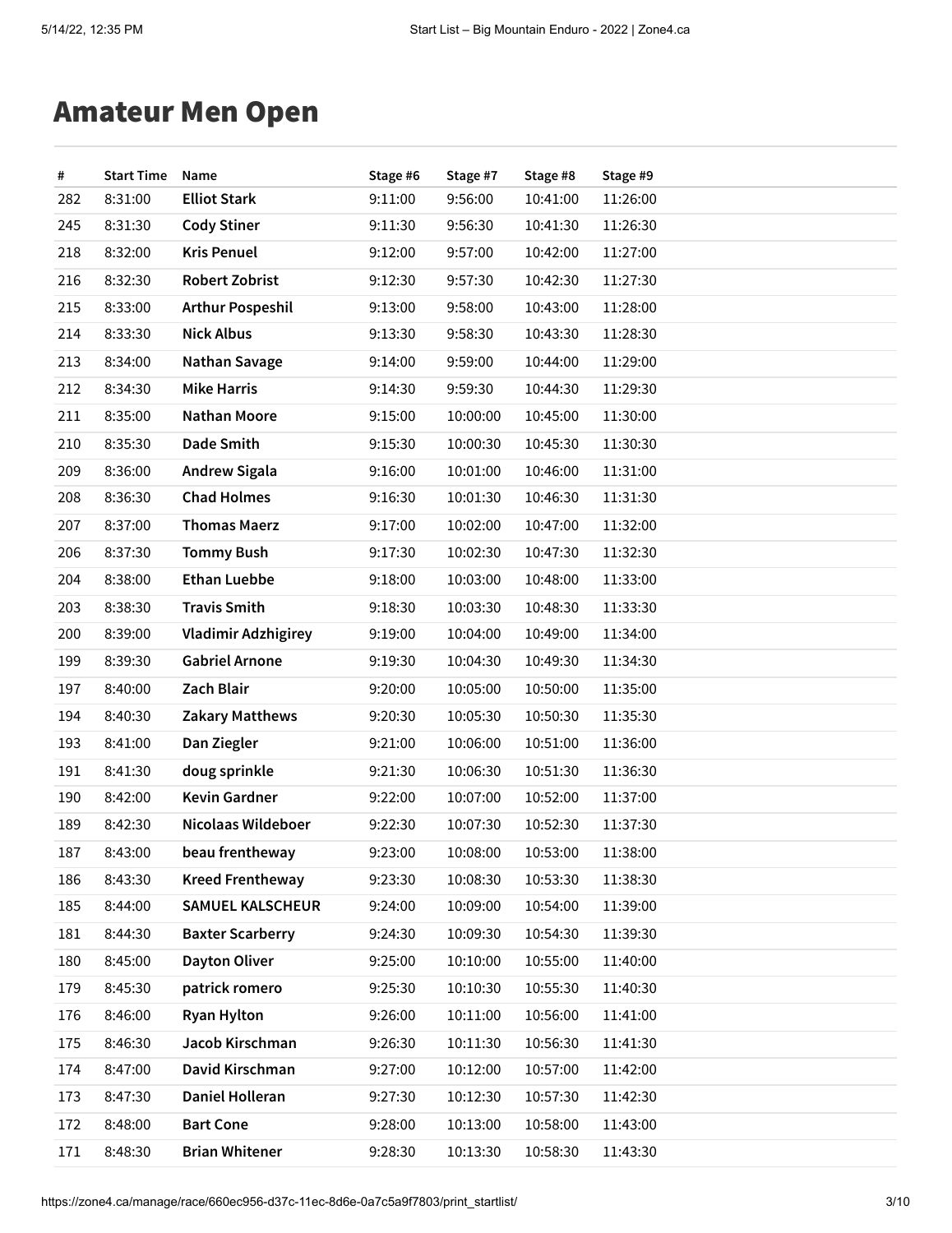|     | 5/14/22, 12:35 PM |                        |                  | Start List - Big Mountain Enduro - 2022   Zone4.ca |                    |          |          |  |  |
|-----|-------------------|------------------------|------------------|----------------------------------------------------|--------------------|----------|----------|--|--|
| 169 | 8:49:00           | <b>Matthew Tingle</b>  |                  | 9:29:00                                            | 10:14:00           | 10:59:00 | 11:44:00 |  |  |
| 168 | 8:49:30           | <b>Hunter Henry</b>    |                  | 9:29:30                                            | 10:14:30           | 10:59:30 | 11:44:30 |  |  |
| 167 | 8:50:00           | <b>Dominic Bea</b>     |                  | 9:30:00                                            | 10:15:00           | 11:00:00 | 11:45:00 |  |  |
| 166 | 8:50:30           | <b>Harrison Glass</b>  |                  | 9:30:30                                            | 10:15:30           | 11:00:30 | 11:45:30 |  |  |
| 165 | 8:51:00           | Adam Clarke            |                  | 9:31:00                                            | 10:16:00           | 11:01:00 | 11:46:00 |  |  |
| 164 | 8:51:30           | <b>Brad Holmes</b>     |                  | 9:31:30                                            | 10:16:30           | 11:01:30 | 11:46:30 |  |  |
| 163 | 8:52:00           | Travis Ewart           |                  | 9:32:00                                            | 10:17:00           | 11:02:00 | 11:47:00 |  |  |
| 162 | 8:52:30           | <b>Justin Winch</b>    |                  | 9:32:30                                            | 10:17:30           | 11:02:30 | 11:47:30 |  |  |
| 161 | 8:53:00           | mark wilson            |                  | 9:33:00                                            | 10:18:00           | 11:03:00 | 11:48:00 |  |  |
| 158 | 8:53:30           | <b>Wade Gaylord</b>    |                  | 9:33:30                                            | 10:18:30           | 11:03:30 | 11:48:30 |  |  |
|     |                   | <b>46 Total Racers</b> | <b>0</b> Started | <b>ODNS</b>                                        | 46 Not Started Yet |          |          |  |  |

# Amateur Women (21+)

| #   | <b>Start Time</b> | Name                                | Stage #6    | Stage #7           | Stage #8 | Stage #9 |
|-----|-------------------|-------------------------------------|-------------|--------------------|----------|----------|
| 231 | 8:58:30           | <b>Cynde Brunner</b>                | 9:38:30     | 10:23:30           | 11:08:30 | 11:53:30 |
| 230 | 8:59:00           | <b>Annie Schwartz</b>               | 9:39:00     | 10:24:00           | 11:09:00 | 11:54:00 |
| 228 | 8:59:30           | Angie Koppa                         | 9:39:30     | 10:24:30           | 11:09:30 | 11:54:30 |
| 227 | 9:00:00           | Amanda Hamilton                     | 9:40:00     | 10:25:00           | 11:10:00 | 11:55:00 |
| 226 | 9:00:30           | <b>Molly Crickman</b>               | 9:40:30     | 10:25:30           | 11:10:30 | 11:55:30 |
| 225 | 9:01:00           | Juliana Willis                      | 9:41:00     | 10:26:00           | 11:11:00 | 11:56:00 |
| 223 | 9:01:30           | Teresa Hughes                       | 9:41:30     | 10:26:30           | 11:11:30 | 11:56:30 |
| 221 | 9:02:00           | <b>Erin Crocker</b>                 | 9:42:00     | 10:27:00           | 11:12:00 | 11:57:00 |
| 220 | 9:02:30           | Christine Irelan                    | 9:42:30     | 10:27:30           | 11:12:30 | 11:57:30 |
| 74  | 9:03:00           | <b>Emilie Flanigan</b>              | 9:43:00     | 10:28:00           | 11:13:00 | 11:58:00 |
|     |                   | 10 Total Racers<br><b>0</b> Started | <b>ODNS</b> | 10 Not Started Yet |          |          |

# U21 Women (17-20)

| #   | <b>Start Time Name</b> |                |                  | Stage #6    | Stage #7                 | Stage #8 | Stage #9 |
|-----|------------------------|----------------|------------------|-------------|--------------------------|----------|----------|
| 118 | 9:08:00                | Erin Bixler    |                  | 9:48:00     | 10:33:00                 | 11:18:00 | 12:03:00 |
|     |                        | 1 Total Racers | <b>0</b> Started | <b>ODNS</b> | <b>1</b> Not Started Yet |          |          |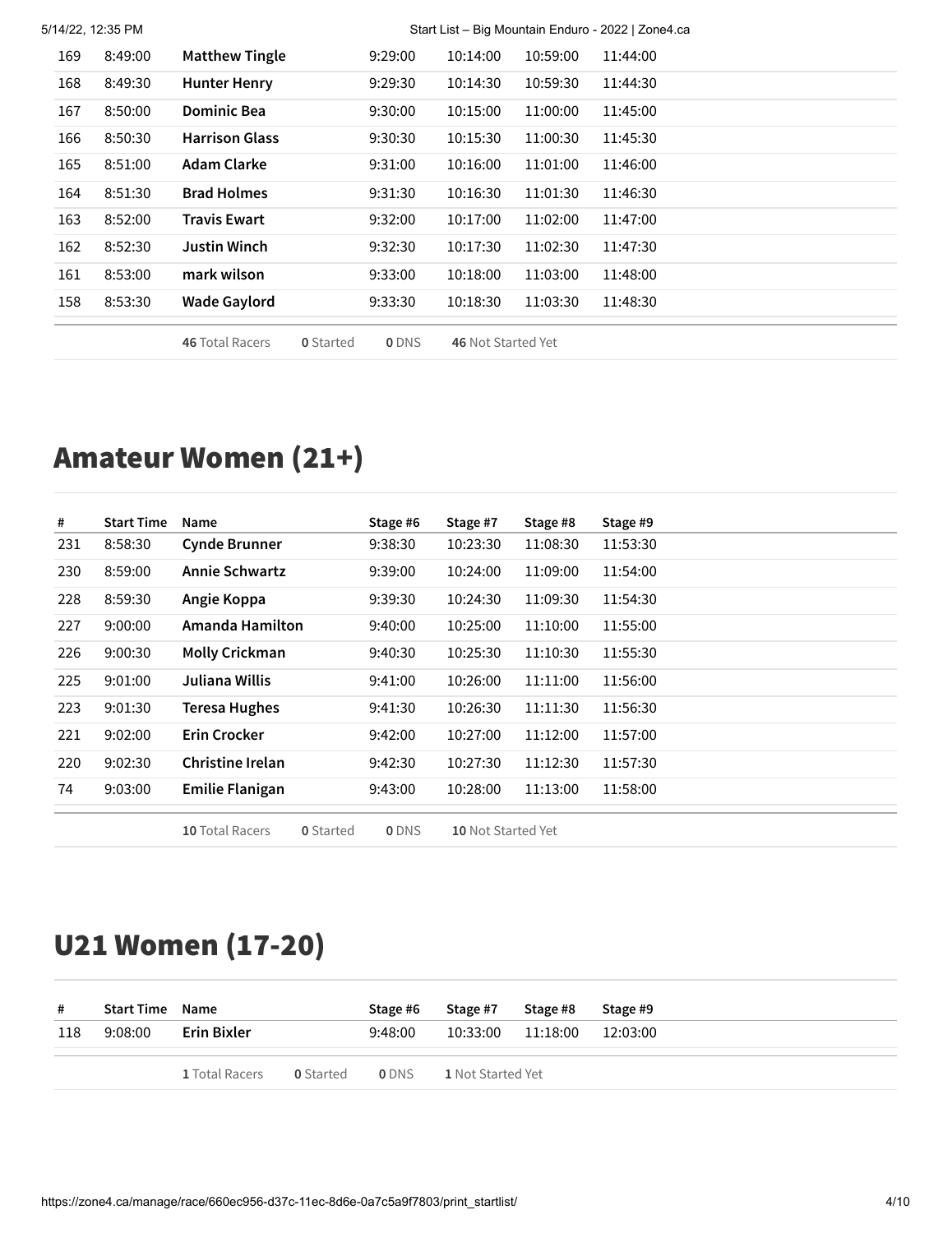### Master Men (50+)

| #   | <b>Start Time</b> | Name                                | Stage #6    | Stage #7           | Stage #8 | Stage #9 |
|-----|-------------------|-------------------------------------|-------------|--------------------|----------|----------|
| 320 | 9:13:00           | <b>Tracy Hackney</b>                | 9:53:00     | 10:38:00           | 11:23:00 | 12:08:00 |
| 319 | 9:13:30           | <b>Paul Rapinz</b>                  | 9:53:30     | 10:38:30           | 11:23:30 | 12:08:30 |
| 318 | 9:14:00           | Matt Schumacher                     | 9:54:00     | 10:39:00           | 11:24:00 | 12:09:00 |
| 317 | 9:14:30           | <b>Michael Cuddihee</b>             | 9:54:30     | 10:39:30           | 11:24:30 | 12:09:30 |
| 316 | 9:15:00           | <b>Tom Pearson</b>                  | 9:55:00     | 10:40:00           | 11:25:00 | 12:10:00 |
| 314 | 9:15:30           | <b>Jeff Powell</b>                  | 9:55:30     | 10:40:30           | 11:25:30 | 12:10:30 |
| 313 | 9:16:00           | aaron mcdowell                      | 9:56:00     | 10:41:00           | 11:26:00 | 12:11:00 |
| 312 | 9:16:30           | <b>Alex Talle</b>                   | 9:56:30     | 10:41:30           | 11:26:30 | 12:11:30 |
| 311 | 9:17:00           | Alex Jehle                          | 9:57:00     | 10:42:00           | 11:27:00 | 12:12:00 |
| 308 | 9:17:30           | <b>Joe Lawwill</b>                  | 9:57:30     | 10:42:30           | 11:27:30 | 12:12:30 |
|     |                   | 10 Total Racers<br><b>0</b> Started | <b>ODNS</b> | 10 Not Started Yet |          |          |

### Master Men (40-49)

| #   | <b>Start Time</b> | Name                     | Stage #6 | Stage #7 | Stage #8 | Stage #9 |
|-----|-------------------|--------------------------|----------|----------|----------|----------|
| 305 | 9:22:30           | <b>Craig Merritts</b>    | 10:02:30 | 10:47:30 | 11:32:30 | 12:17:30 |
| 300 | 9:23:00           | <b>Ed Dacosta</b>        | 10:03:00 | 10:48:00 | 11:33:00 | 12:18:00 |
| 297 | 9:23:30           | <b>Andrew Goza</b>       | 10:03:30 | 10:48:30 | 11:33:30 | 12:18:30 |
| 296 | 9:24:00           | <b>Mike Cowart</b>       | 10:04:00 | 10:49:00 | 11:34:00 | 12:19:00 |
| 294 | 9:24:30           | <b>Rick Neal</b>         | 10:04:30 | 10:49:30 | 11:34:30 | 12:19:30 |
| 293 | 9:25:00           | <b>BENJAMIN LUDDY</b>    | 10:05:00 | 10:50:00 | 11:35:00 | 12:20:00 |
| 289 | 9:25:30           | <b>Peter Gustafson</b>   | 10:05:30 | 10:50:30 | 11:35:30 | 12:20:30 |
| 288 | 9:26:00           | <b>Matt Mullin</b>       | 10:06:00 | 10:51:00 | 11:36:00 | 12:21:00 |
| 287 | 9:26:30           | <b>Matt Rivard</b>       | 10:06:30 | 10:51:30 | 11:36:30 | 12:21:30 |
| 285 | 9:27:00           | <b>Ryan Stengel</b>      | 10:07:00 | 10:52:00 | 11:37:00 | 12:22:00 |
| 284 | 9:27:30           | Rafael Guevara           | 10:07:30 | 10:52:30 | 11:37:30 | 12:22:30 |
| 280 | 9:28:00           | <b>Jason Brummels</b>    | 10:08:00 | 10:53:00 | 11:38:00 | 12:23:00 |
| 279 | 9:28:30           | <b>Nathan Zinzow</b>     | 10:08:30 | 10:53:30 | 11:38:30 | 12:23:30 |
| 278 | 9:29:00           | <b>Lance McGuire</b>     | 10:09:00 | 10:54:00 | 11:39:00 | 12:24:00 |
| 275 | 9:29:30           | <b>Alejandro Collins</b> | 10:09:30 | 10:54:30 | 11:39:30 | 12:24:30 |
| 272 | 9:30:00           | <b>Shelton Patterson</b> | 10:10:00 | 10:55:00 | 11:40:00 | 12:25:00 |
| 271 | 9:30:30           | <b>Luke Willis</b>       | 10:10:30 | 10:55:30 | 11:40:30 | 12:25:30 |
|     |                   |                          |          |          |          |          |

Total Racers **0** Started **0** DNS **17** Not Started Yet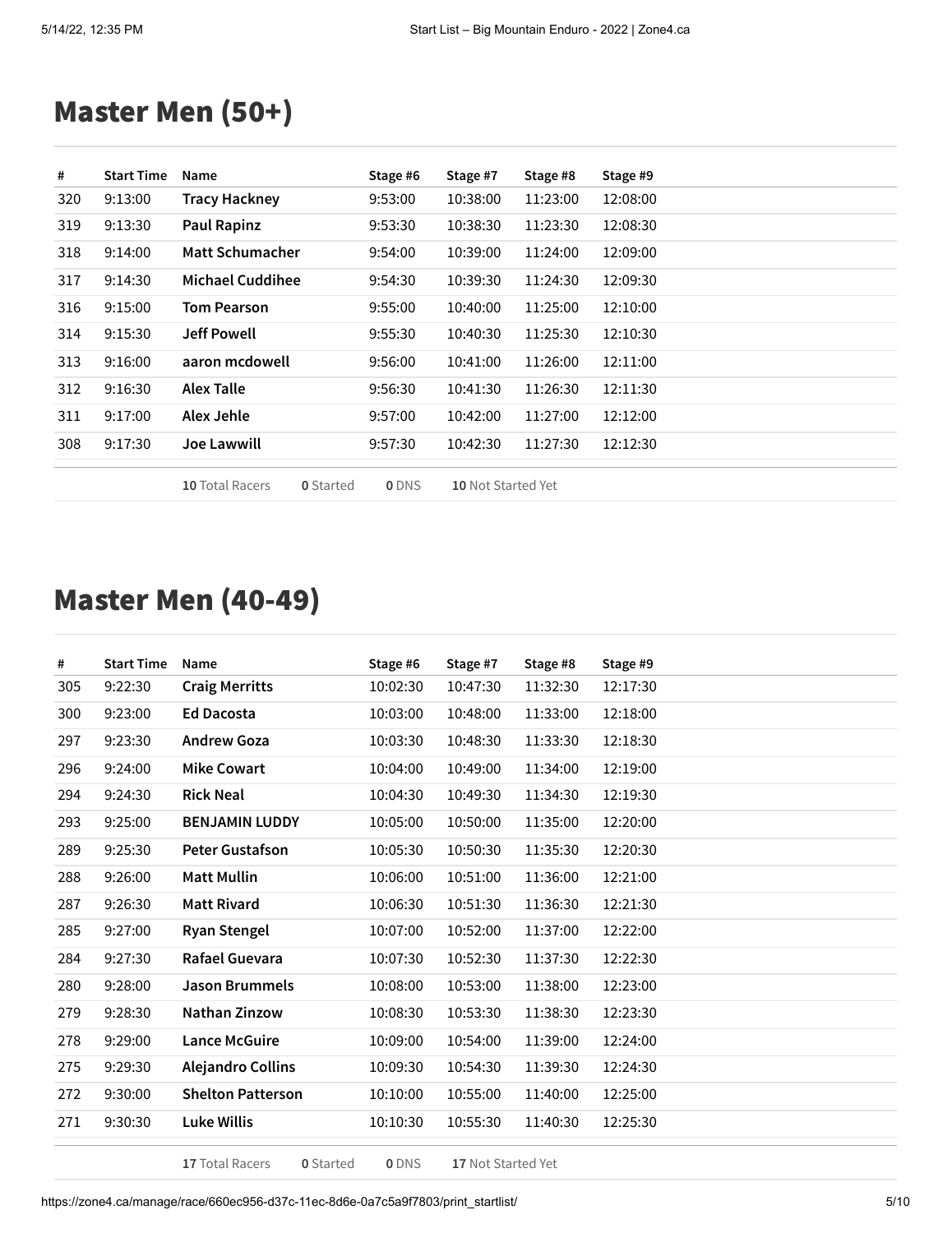# Expert Men (21-39)

| #   | <b>Start Time</b> | Name                   |                  | Stage #6 | Stage #7           | Stage #8 | Stage #9 |  |
|-----|-------------------|------------------------|------------------|----------|--------------------|----------|----------|--|
| 270 | 9:35:30           | bryce oxley            |                  | 10:15:30 | 11:00:30           | 11:45:30 | 12:30:30 |  |
| 269 | 9:36:00           | <b>Klinton Silvey</b>  |                  | 10:16:00 | 11:01:00           | 11:46:00 | 12:31:00 |  |
| 268 | 9:36:30           | Zach Schuetter         |                  | 10:16:30 | 11:01:30           | 11:46:30 | 12:31:30 |  |
| 266 | 9:37:00           | <b>Stephen Marcus</b>  |                  | 10:17:00 | 11:02:00           | 11:47:00 | 12:32:00 |  |
| 264 | 9:37:30           | <b>Sam DeAtley</b>     |                  | 10:17:30 | 11:02:30           | 11:47:30 | 12:32:30 |  |
| 263 | 9:38:00           | <b>Devin Hines</b>     |                  | 10:18:00 | 11:03:00           | 11:48:00 | 12:33:00 |  |
| 262 | 9:38:30           | Sam Kemp               |                  | 10:18:30 | 11:03:30           | 11:48:30 | 12:33:30 |  |
| 260 | 9:39:00           | <b>Nathan Hickle</b>   |                  | 10:19:00 | 11:04:00           | 11:49:00 | 12:34:00 |  |
| 259 | 9:39:30           | <b>Jared Calhoun</b>   |                  | 10:19:30 | 11:04:30           | 11:49:30 | 12:34:30 |  |
| 258 | 9:40:00           | Alex Weldum            |                  | 10:20:00 | 11:05:00           | 11:50:00 | 12:35:00 |  |
| 257 | 9:40:30           | <b>Matthew Nelson</b>  |                  | 10:20:30 | 11:05:30           | 11:50:30 | 12:35:30 |  |
| 255 | 9:41:00           | tyler green            |                  | 10:21:00 | 11:06:00           | 11:51:00 | 12:36:00 |  |
| 254 | 9:41:30           | David Boyko            |                  | 10:21:30 | 11:06:30           | 11:51:30 | 12:36:30 |  |
| 253 | 9:42:00           | <b>Michael Flieg</b>   |                  | 10:22:00 | 11:07:00           | 11:52:00 | 12:37:00 |  |
| 252 | 9:42:30           | <b>Ben Laack</b>       |                  | 10:22:30 | 11:07:30           | 11:52:30 | 12:37:30 |  |
| 251 | 9:43:00           | kyle Clough            |                  | 10:23:00 | 11:08:00           | 11:53:00 | 12:38:00 |  |
| 249 | 9:43:30           | <b>Ryan Zinzow</b>     |                  | 10:23:30 | 11:08:30           | 11:53:30 | 12:38:30 |  |
| 248 | 9:44:00           | Jacob Penick           |                  | 10:24:00 | 11:09:00           | 11:54:00 | 12:39:00 |  |
| 247 | 9:44:30           | <b>Taylor Kane</b>     |                  | 10:24:30 | 11:09:30           | 11:54:30 | 12:39:30 |  |
| 246 | 9:45:00           | <b>Timothy Winslow</b> |                  | 10:25:00 | 11:10:00           | 11:55:00 | 12:40:00 |  |
| 243 | 9:45:30           | Joey Sapienza          |                  | 10:25:30 | 11:10:30           | 11:55:30 | 12:40:30 |  |
| 242 | 9:46:00           | <b>Trevor Latham</b>   |                  | 10:26:00 | 11:11:00           | 11:56:00 | 12:41:00 |  |
| 241 | 9:46:30           | <b>Chris Willis</b>    |                  | 10:26:30 | 11:11:30           | 11:56:30 | 12:41:30 |  |
| 240 | 9:47:00           | <b>Andrew Wright</b>   |                  | 10:27:00 | 11:12:00           | 11:57:00 | 12:42:00 |  |
| 239 | 9:47:30           | Eric Vansaghi          |                  | 10:27:30 | 11:12:30           | 11:57:30 | 12:42:30 |  |
| 238 | 9:48:00           | Evan Newman            |                  | 10:28:00 | 11:13:00           | 11:58:00 | 12:43:00 |  |
| 237 | 9:48:30           | <b>Jared Lotz</b>      |                  | 10:28:30 | 11:13:30           | 11:58:30 | 12:43:30 |  |
| 236 | 9:49:00           | Kyle Milbourn          |                  | 10:29:00 | 11:14:00           | 11:59:00 | 12:44:00 |  |
| 235 | 9:49:30           | Marco Newman           |                  | 10:29:30 | 11:14:30           | 11:59:30 | 12:44:30 |  |
| 234 | 9:50:00           | <b>Wesley Hanback</b>  |                  | 10:30:00 | 11:15:00           | 12:00:00 | 12:45:00 |  |
| 233 | 9:50:30           | <b>Clint Squires</b>   |                  | 10:30:30 | 11:15:30           | 12:00:30 | 12:45:30 |  |
| 232 | 9:51:00           | <b>Grant Simon</b>     |                  | 10:31:00 | 11:16:00           | 12:01:00 | 12:46:00 |  |
|     |                   | 32 Total Racers        | <b>0</b> Started | 0 DNS    | 32 Not Started Yet |          |          |  |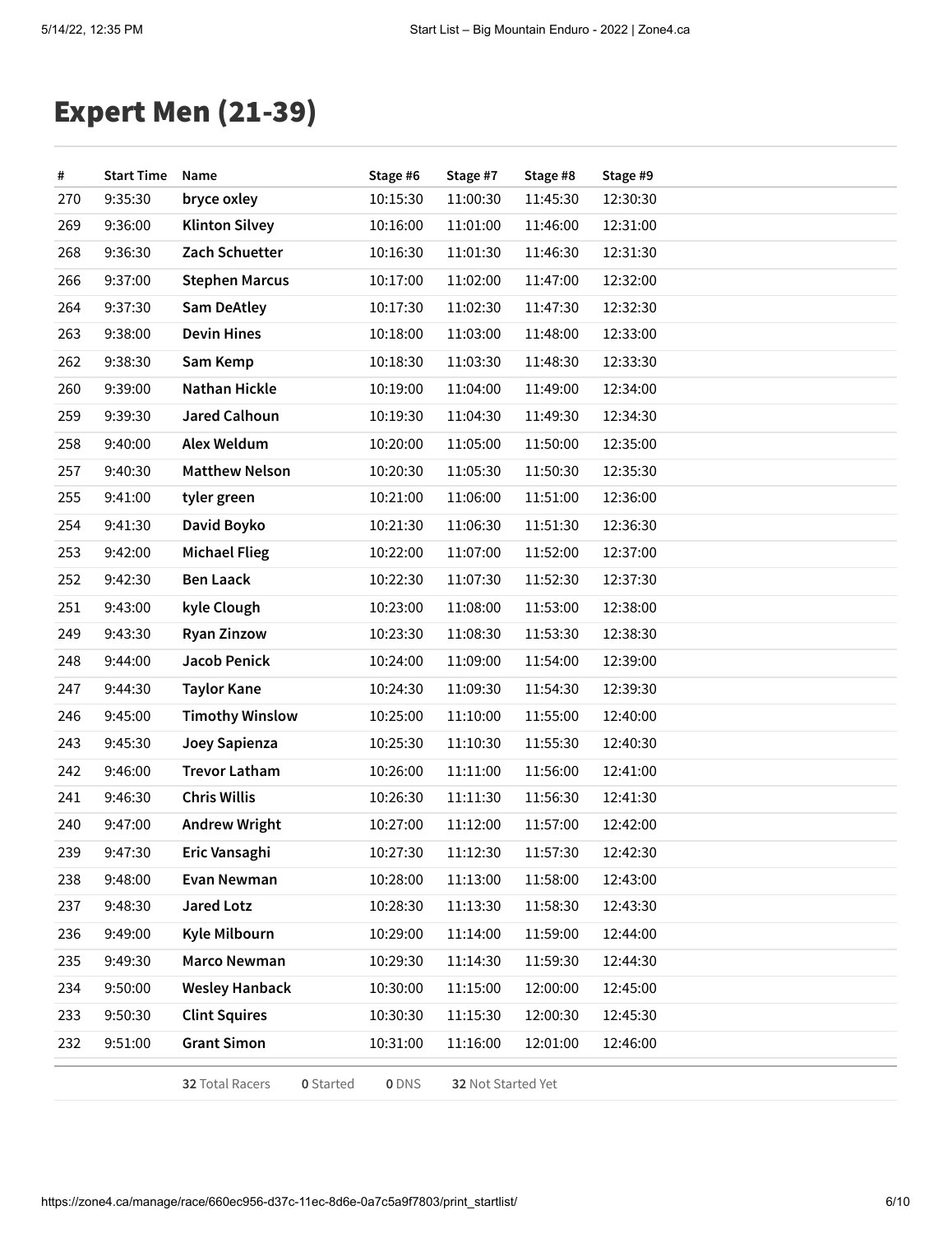# U21 Men (17-20)

| #   | <b>Start Time</b> | Name                                | Stage #6 | Stage #7                  | Stage #8 | Stage #9 |
|-----|-------------------|-------------------------------------|----------|---------------------------|----------|----------|
| 256 | 9:56:00           | <b>Carter Kawell</b>                | 10:36:00 | 11:21:00                  | 12:06:00 | 12:51:00 |
| 116 | 9:56:30           | JT Fisher                           | 10:36:30 | 11:21:30                  | 12:06:30 | 12:51:30 |
| 115 | 9:57:00           | <b>Julien Markewitz</b>             | 10:37:00 | 11:22:00                  | 12:07:00 | 12:52:00 |
| 114 | 9:57:30           | <b>Brandon Fisher</b>               | 10:37:30 | 11:22:30                  | 12:07:30 | 12:52:30 |
| 110 | 9:58:00           | <b>Watt Hackney</b>                 | 10:38:00 | 11:23:00                  | 12:08:00 | 12:53:00 |
| 108 | 9:58:30           | Nathan Kitchen                      | 10:38:30 | 11:23:30                  | 12:08:30 | 12:53:30 |
| 106 | 9:59:00           | <b>Connor Casler</b>                | 10:39:00 | 11:24:00                  | 12:09:00 | 12:54:00 |
| 105 | 9:59:30           | <b>Ryland Hale</b>                  | 10:39:30 | 11:24:30                  | 12:09:30 | 12:54:30 |
| 104 | 10:00:00          | <b>Thomas Allison</b>               | 10:40:00 | 11:25:00                  | 12:10:00 | 12:55:00 |
| 103 | 10:00:30          | <b>Kell Hueter</b>                  | 10:40:30 | 11:25:30                  | 12:10:30 | 12:55:30 |
| 102 | 10:01:00          | Eoin Blackburn                      | 10:41:00 | 11:26:00                  | 12:11:00 | 12:56:00 |
| 101 | 10:01:30          | <b>Gunnar Ensign</b>                | 10:41:30 | 11:26:30                  | 12:11:30 | 12:56:30 |
| 99  | 10:02:00          | <b>Triston Merrill</b>              | 10:42:00 | 11:27:00                  | 12:12:00 | 12:57:00 |
| 97  | 10:02:30          | <b>David Conners</b>                | 10:42:30 | 11:27:30                  | 12:12:30 | 12:57:30 |
| 96  | 10:03:00          | jakob snow                          | 10:43:00 | 11:28:00                  | 12:13:00 | 12:58:00 |
| 95  | 10:03:30          | <b>Cade Pummill</b>                 | 10:43:30 | 11:28:30                  | 12:13:30 | 12:58:30 |
| 93  | 10:04:00          | <b>Israel McDowell</b>              | 10:44:00 | 11:29:00                  | 12:14:00 | 12:59:00 |
| 91  | 10:04:30          | <b>Henry Bueno</b>                  | 10:44:30 | 11:29:30                  | 12:14:30 | 12:59:30 |
| 88  | 10:05:00          | Jacob Handy                         | 10:45:00 | 11:30:00                  | 12:15:00 | 13:00:00 |
| 86  | 10:05:30          | <b>Mark Gilbert</b>                 | 10:45:30 | 11:30:30                  | 12:15:30 | 13:00:30 |
| 85  | 10:06:00          | <b>Jack Gilbert</b>                 | 10:46:00 | 11:31:00                  | 12:16:00 | 13:01:00 |
| 84  | 10:06:30          | Jake Green                          | 10:46:30 | 11:31:30                  | 12:16:30 | 13:01:30 |
| 83  | 10:07:00          | <b>Grant Lampson</b>                | 10:47:00 | 11:32:00                  | 12:17:00 | 13:02:00 |
| 82  | 10:07:30          | <b>Reid Huelsenbeck</b>             | 10:47:30 | 11:32:30                  | 12:17:30 | 13:02:30 |
| 81  | 10:08:00          | Joshua Murguia                      | 10:48:00 | 11:33:00                  | 12:18:00 | 13:03:00 |
| 80  | 10:08:30          | <b>Finn Smith</b>                   | 10:48:30 | 11:33:30                  | 12:18:30 | 13:03:30 |
| 79  | 10:09:00          | <b>Garrison Clopton</b>             | 10:49:00 | 11:34:00                  | 12:19:00 | 13:04:00 |
|     |                   | <b>0</b> Started<br>27 Total Racers | 0 DNS    | <b>27</b> Not Started Yet |          |          |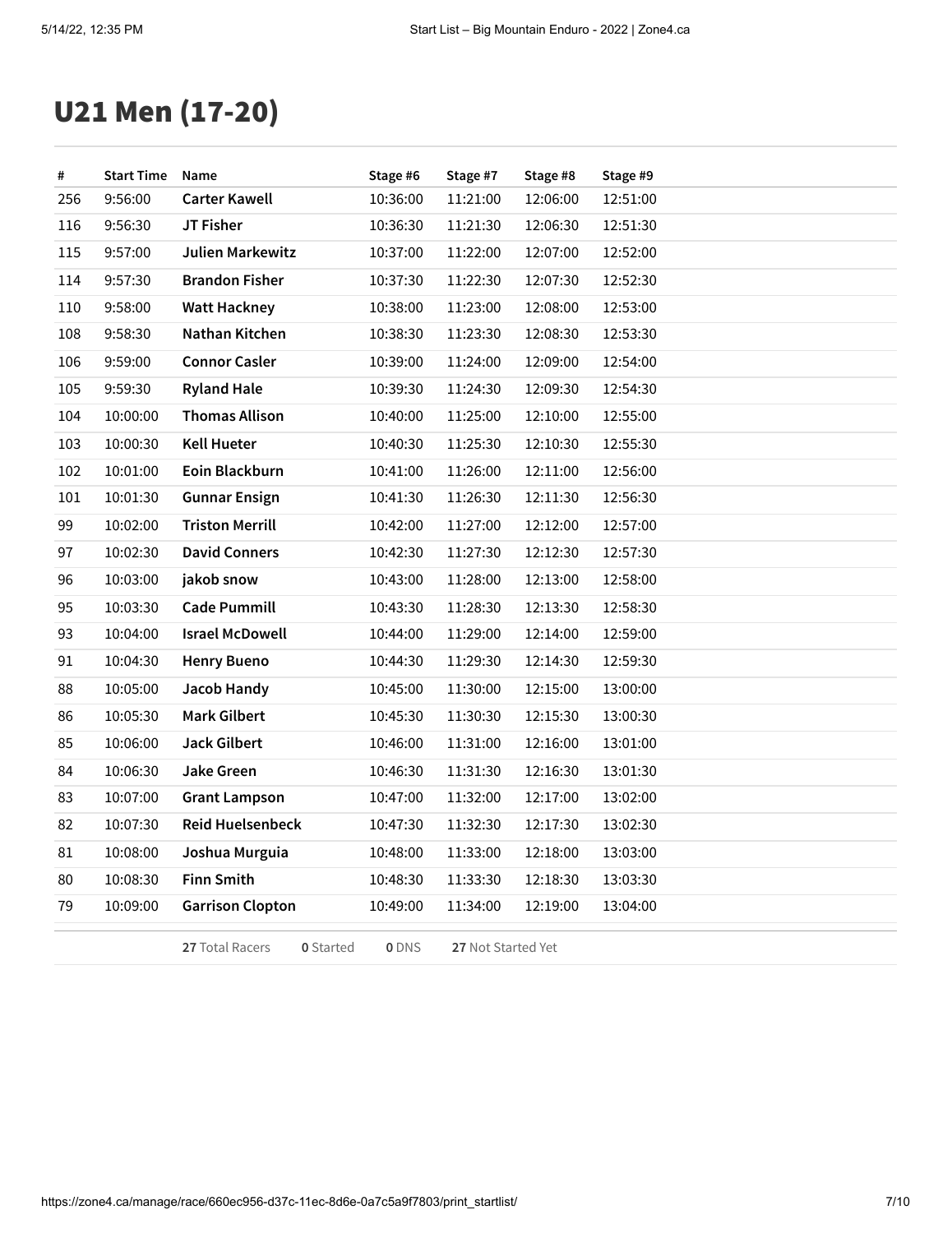#### Pro Women

| #  | <b>Start Time</b> | Name                   | Stage #6 | Stage #7 | Stage #8 | Stage #9 |
|----|-------------------|------------------------|----------|----------|----------|----------|
| 78 | 10:14:00          | melina glock           | 10:54:00 | 11:39:00 | 12:24:00 | 13:09:00 |
| 75 | 10:14:30          | <b>Julie Duvert</b>    | 10:54:30 | 11:39:30 | 12:24:30 | 13:09:30 |
| 70 | 10:15:00          | <b>Fiona Dougherty</b> | 10:55:00 | 11:40:00 | 12:25:00 | 13:10:00 |
| 69 | 10:15:30          | <b>Bex Baraona</b>     | 10:55:30 | 11:40:30 | 12:25:30 | 13:10:30 |
| 68 | 10:16:00          | <b>Rachel Strait</b>   | 10:56:00 | 11:41:00 | 12:26:00 | 13:11:00 |
| 67 | 10:16:30          | Ingrid Larouche        | 10:56:30 | 11:41:30 | 12:26:30 | 13:11:30 |
| 66 | 10:17:00          | Isabella Naughton      | 10:57:00 | 11:42:00 | 12:27:00 | 13:12:00 |
| 65 | 10:17:30          | Camille Lamarque       | 10:57:30 | 11:42:30 | 12:27:30 | 13:12:30 |
| 64 | 10:18:00          | Sophie Allen           | 10:58:00 | 11:43:00 | 12:28:00 | 13:13:00 |
| 60 | 10:18:30          | <b>Kate Lawrence</b>   | 10:58:30 | 11:43:30 | 12:28:30 | 13:13:30 |
| 59 | 10:19:00          | Porsha Murdock         | 10:59:00 | 11:44:00 | 12:29:00 | 13:14:00 |
| 58 | 10:19:30          | Kera Linn              | 10:59:30 | 11:44:30 | 12:29:30 | 13:14:30 |
|    |                   |                        |          |          |          |          |

Total Racers **0** Started **0** DNS **12** Not Started Yet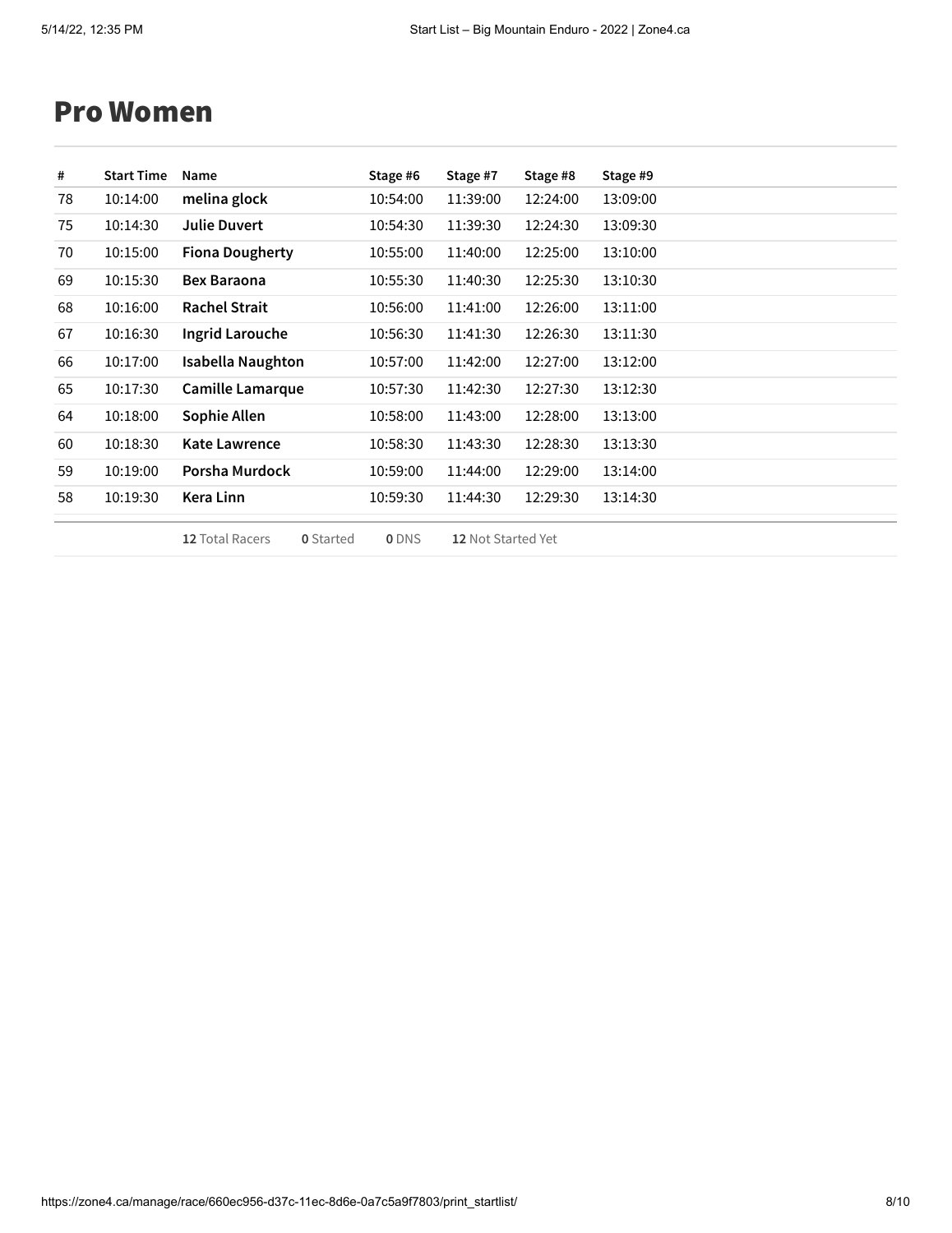#### Pro Men

| #              | <b>Start Time</b> | Name                     | Stage #6 | Stage #7 | Stage #8 | Stage #9 |
|----------------|-------------------|--------------------------|----------|----------|----------|----------|
| 57             | 10:24:30          | <b>Tyler West</b>        | 11:04:30 | 11:49:30 | 12:34:30 | 13:19:30 |
| 56             | 10:25:00          | luke villars             | 11:05:00 | 11:50:00 | 12:35:00 | 13:20:00 |
| 55             | 10:25:30          | Jacob Smith              | 11:05:30 | 11:50:30 | 12:35:30 | 13:20:30 |
| 54             | 10:26:00          | <b>Lucas Cowan</b>       | 11:06:00 | 11:51:00 | 12:36:00 | 13:21:00 |
| 53             | 10:26:30          | <b>David Roper</b>       | 11:06:30 | 11:51:30 | 12:36:30 | 13:21:30 |
| 50             | 10:27:00          | <b>AIDEN CHAPIN</b>      | 11:07:00 | 11:52:00 | 12:37:00 | 13:22:00 |
| 47             | 10:27:30          | <b>Jake Keller</b>       | 11:07:30 | 11:52:30 | 12:37:30 | 13:22:30 |
| 46             | 10:28:00          | JonColin Senka           | 11:08:00 | 11:53:00 | 12:38:00 | 13:23:00 |
| 45             | 10:28:30          | <b>London Albrecht</b>   | 11:08:30 | 11:53:30 | 12:38:30 | 13:23:30 |
| 43             | 10:29:00          | <b>Jarrod Adcock</b>     | 11:09:00 | 11:54:00 | 12:39:00 | 13:24:00 |
| 42             | 10:29:30          | <b>Harrison Bredahl</b>  | 11:09:30 | 11:54:30 | 12:39:30 | 13:24:30 |
| 40             | 10:30:00          | <b>Harrison Webb</b>     | 11:10:00 | 11:55:00 | 12:40:00 | 13:25:00 |
| 38             | 10:30:30          | <b>Austin Johnston</b>   | 11:10:30 | 11:55:30 | 12:40:30 | 13:25:30 |
| 37             | 10:31:00          | <b>Jack Brown</b>        | 11:11:00 | 11:56:00 | 12:41:00 | 13:26:00 |
| 35             | 10:31:30          | <b>Brandon Watkins</b>   | 11:11:30 | 11:56:30 | 12:41:30 | 13:26:30 |
| 33             | 10:32:00          | <b>Cameron Joye</b>      | 11:12:00 | 11:57:00 | 12:42:00 | 13:27:00 |
| 32             | 10:32:30          | <b>Kody Coggin</b>       | 11:12:30 | 11:57:30 | 12:42:30 | 13:27:30 |
| 31             | 10:33:00          | scott mooney             | 11:13:00 | 11:58:00 | 12:43:00 | 13:28:00 |
| 30             | 10:33:30          | <b>Gus Michaels</b>      | 11:13:30 | 11:58:30 | 12:43:30 | 13:28:30 |
| 29             | 10:34:00          | Justin Kelm              | 11:14:00 | 11:59:00 | 12:44:00 | 13:29:00 |
| 27             | 10:34:30          | Jordan Scheiderich       | 11:14:30 | 11:59:30 | 12:44:30 | 13:29:30 |
| 26             | 10:35:00          | <b>Max Beaupre</b>       | 11:15:00 | 12:00:00 | 12:45:00 | 13:30:00 |
| 25             | 10:35:30          | Dugan Merrill            | 11:15:30 | 12:00:30 | 12:45:30 | 13:30:30 |
| 23             | 10:36:00          | Jimmy Smith              | 11:16:00 | 12:01:00 | 12:46:00 | 13:31:00 |
| 22             | 10:36:30          | <b>Kasper Woolley</b>    | 11:16:30 | 12:01:30 | 12:46:30 | 13:31:30 |
| 21             | 10:37:00          | <b>Duncan Nason</b>      | 11:17:00 | 12:02:00 | 12:47:00 | 13:32:00 |
| 20             | 10:37:30          | Marco Osborne            | 11:17:30 | 12:02:30 | 12:47:30 | 13:32:30 |
| 18             | 10:38:00          | <b>Rob Brown</b>         | 11:18:00 | 12:03:00 | 12:48:00 | 13:33:00 |
| 16             | 10:38:30          | <b>Cole Fiene</b>        | 11:18:30 | 12:03:30 | 12:48:30 | 13:33:30 |
| 15             | 10:39:00          | <b>Damon Sedivy</b>      | 11:19:00 | 12:04:00 | 12:49:00 | 13:34:00 |
| 14             | 10:39:30          | <b>Trevor McCutcheon</b> | 11:19:30 | 12:04:30 | 12:49:30 | 13:34:30 |
| 11             | 10:40:00          | <b>Travis Claypool</b>   | 11:20:00 | 12:05:00 | 12:50:00 | 13:35:00 |
| 10             | 10:40:30          | max sedlak               | 11:20:30 | 12:05:30 | 12:50:30 | 13:35:30 |
| 8              | 10:41:00          | <b>Nikolas Nestoroff</b> | 11:21:00 | 12:06:00 | 12:51:00 | 13:36:00 |
| $\overline{7}$ | 10:41:30          | <b>Colton Peterson</b>   | 11:21:30 | 12:06:30 | 12:51:30 | 13:36:30 |
| 5              | 10:42:00          | <b>Shane Leslie</b>      | 11:22:00 | 12:07:00 | 12:52:00 | 13:37:00 |